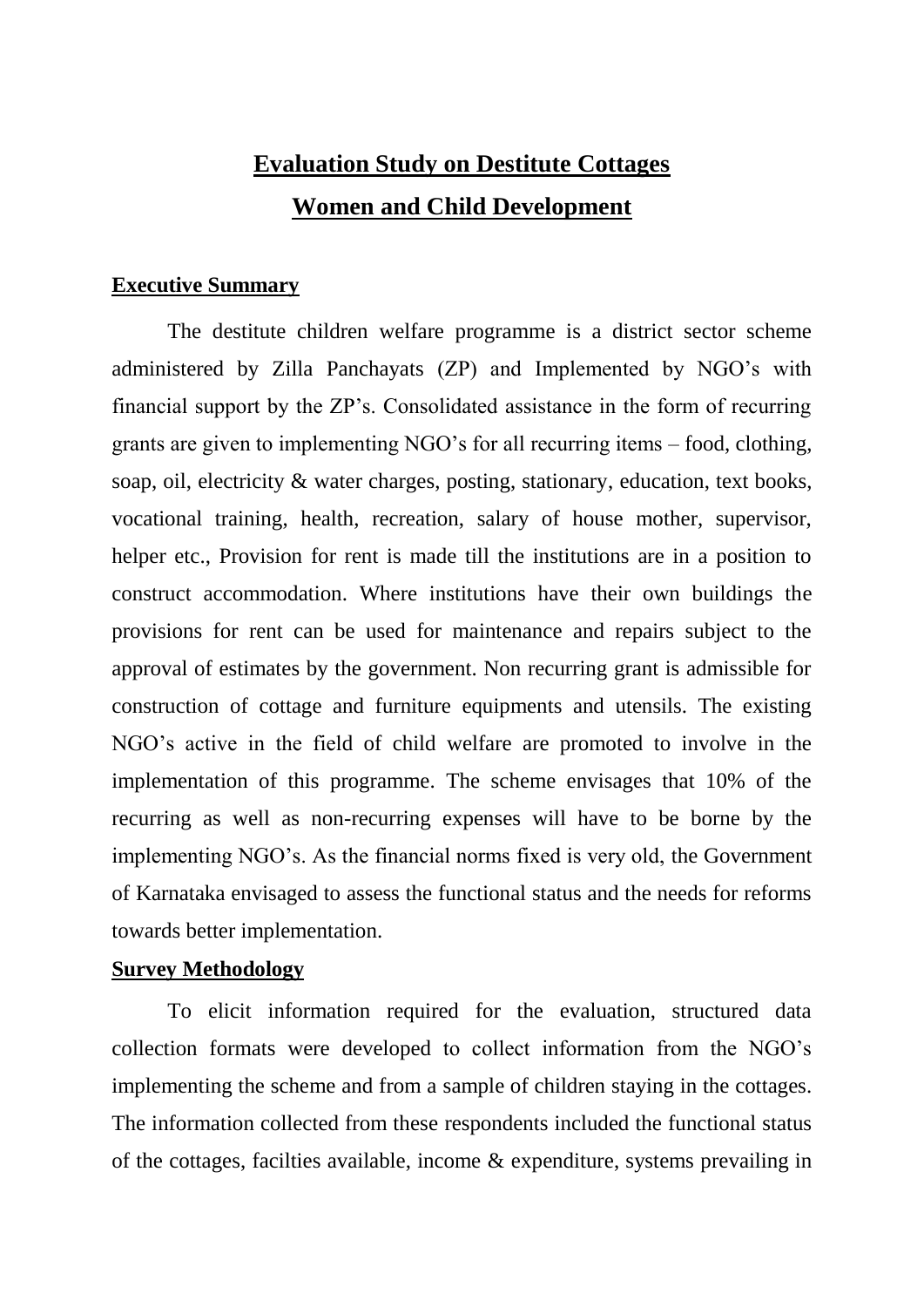the cottages for the safety  $\&$  security of the inmates, feedback  $\&$  suggestions for effective implementation of the programme etc,. As per the list provided by the implementing department as on April 2014, 184 NGO's are implementing the destitute cottage scheme located in 91 taluks of 29 districts across the Karnataka state. The total number of cottages allocated to these NGO's has been 301 with each cottage having up to a maximum of 25 children. The evaluation selected a sample of 66 NGO's from the 184 NGO's list which are spread across the 29 districts. Also about 400 children were selected at random (5 to 12 per cottage) to get the feedback about the cottages. The selection of children was done by the evaluation team member from the list of children enrolled in the cottage. The implementing agency personnel were not involved in the selection so as to make unbiased selection process. Also the children survey was done separately and independently so that the implementing agencies do not have any interventions during the interview.

#### **Profile of Destitute Cottages**

It is found during the survey that of the 66 sample NGO's selected from the 184 NGO's list, 15 NGO's have no cottages and are not functioning. Only 51 of the sample NGO's are implementing the scheme having children in 99 cottages which are **functioning**. The reasons for the non-functioning of the cottages implemented by 15 NGO's as per the department personnel are children admission was not as per the guidelines, falsification in the reporting of number of children and the lack of capacity of the NGO's to run the cottages. While the NGO's view attribute non-functioning to the low per child cost provided by the government which is not economically feasible to run the cottages.

The **year of establishment** of the cottages indicates that two thirds are established from 1980 onwards while about one fourth established during 1970- 80 decade. The numbers of cottages functioning since pre independence and since 1960-70 are equal.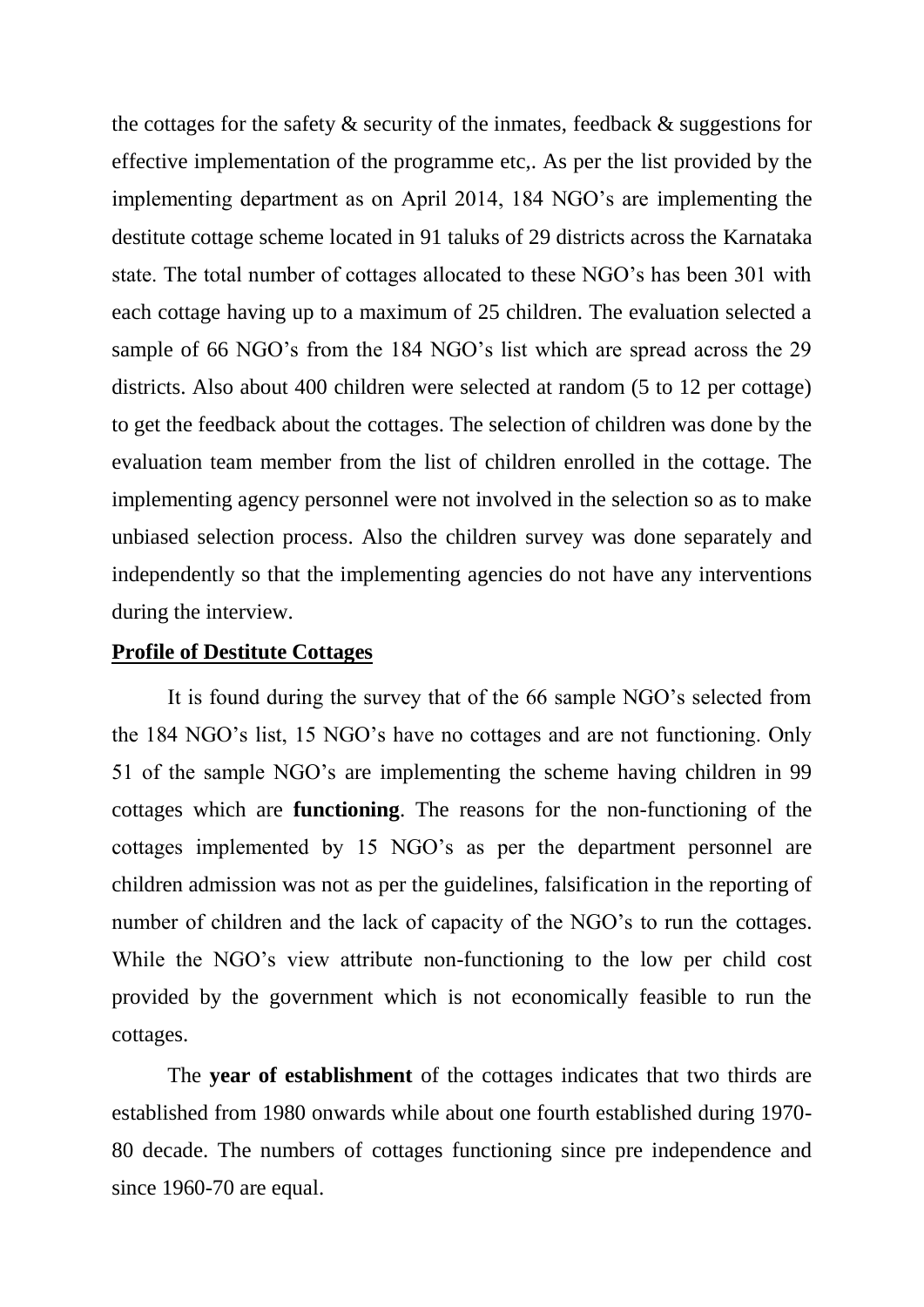**Types of Cottages Covered by NGO's** indicates 43% NGO's are implementing boys cottages only while 18% are implementing girls only and 39% are implementing both boys and girls cottages. Each cottage comprises of children up to a maximum of 25 which is referred to as one **unit.** Among the 51 sample NGO's implementing the scheme it is seen that the number of units varies from 1 to 5. Two thirds of the NGO's have been sanctioned with more than one unit. Only Girls cottages comprised either one or two units as compared to more units in cottages where boys are also admitted. The **number of children** in the sample cottages by gender indicates 72% are boys and 28% girls.

The status of **ownership of the building** locating the cottages indicates that two thirds of the buildings are owned while one third is functioning in rented buildings. More owned buildings are observed among the Girls only cottages as compared to other two types of cottages. **24 X 7 Functioning** of the cottages is reported by all the functional NGO's implementing the cottages. Nearly two thirds of the NGO's functioning reported that they **admit** children coming from any part within the state. While less than one fifth each reported to be admitting children mostly living within the taluk and within the district. Few of the NGO's are reported admitting children domiciled from outside the state.

**Independent** residential facilities are available for children in all the cottages. The **total number of personnel working** in the 51 functional NGO's implementing 99 cottages is 231 ranging between 2 to 6 per NGO. There are 15 types of personnel working under temporary and permanent employment status. The two most important types of personnel are the cook and warden who constitute nearly 60% of the work force. The House Mother and Father are the next category of personnel comprising of 9% followed by Supervisors (8%) and Helpers (8%). The gender distribution of the working personnel shows that 47% are males and 53% are females. The majority of women are cooks and wardens,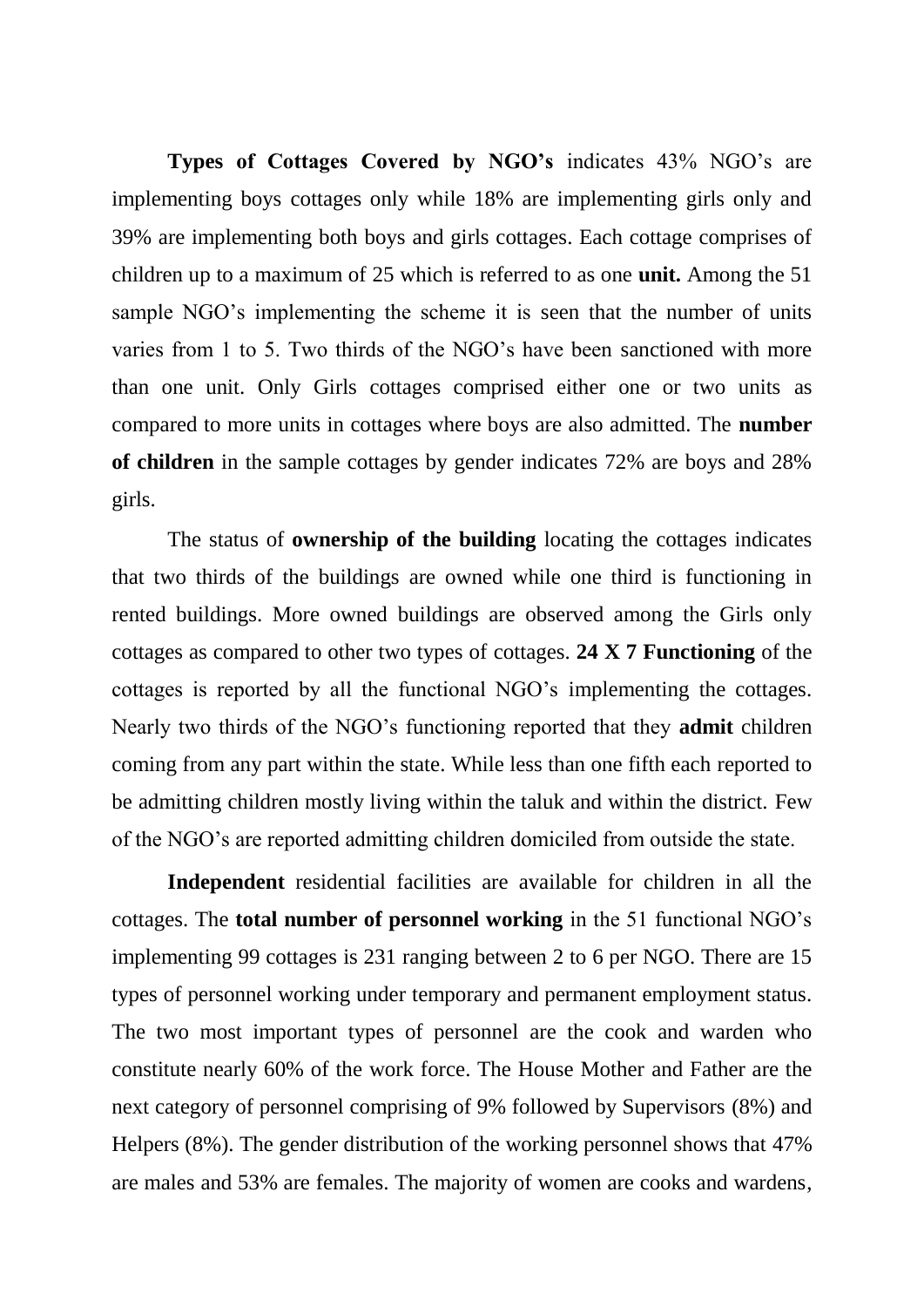while house mothers and helpers are also seen in some cottages. Also it is seen that majority of the teachers employed are women. It is reported that 42% of the personnel employed are under temporary employment while 58% are permanent. The work experience of the personnel working in the cottages indicates that the temporary personnel have an average of 5 years of experience in the cottages as compared to 8 years for permanent personnel.

It is reported in all the cottages **safety and security** of the children is not an issue. None of the cottages have reported any incident/complaint of **harassment** (sexual or otherwise) to any inmate at any point of time. The children's movement is **monitored** regularly by the warden and the other personnel staying in the cottage. Registration of cottages under **Juvenile Justice Act** has been reported by 27 of the 51 implementing NGO's.

The **total number of children** as per the enrollment list is 2335 comprising of 71% boys and 29% girls with the average size of the cottage being 24 children. The **average age** of the inmates is 12 years and varies between 3 years to 35 years. The **social group** of the children shows that the children mostly belong to the OBC groups (44%) followed by SC, ST and General whose share is over 10% each. Muslims constitute 9% while Christians4% respectively. Other social group children are also staying in the cottages which are not in large number. The average number of **years of stay** in the cottages is 3 years and ranges from 1 to 30 years. One fourth of the children are new and staying since last one year while 21% since two years. It is seen that more number of girls are staying for over ten years. It is observed that 18 out of the 24 children staying beyond 10 years are girls. Seven of these children do not have parents while 9 have single parent. The **domicile status** indicates that the majority of the children are from within the state only. About 2% of the children have domiciled from outside the state. It is observed that of the 49 children domiciled from outside state 36 are staying in one cottage namely Bala Samrakshana Kendra in Mangalore. These children are migrated from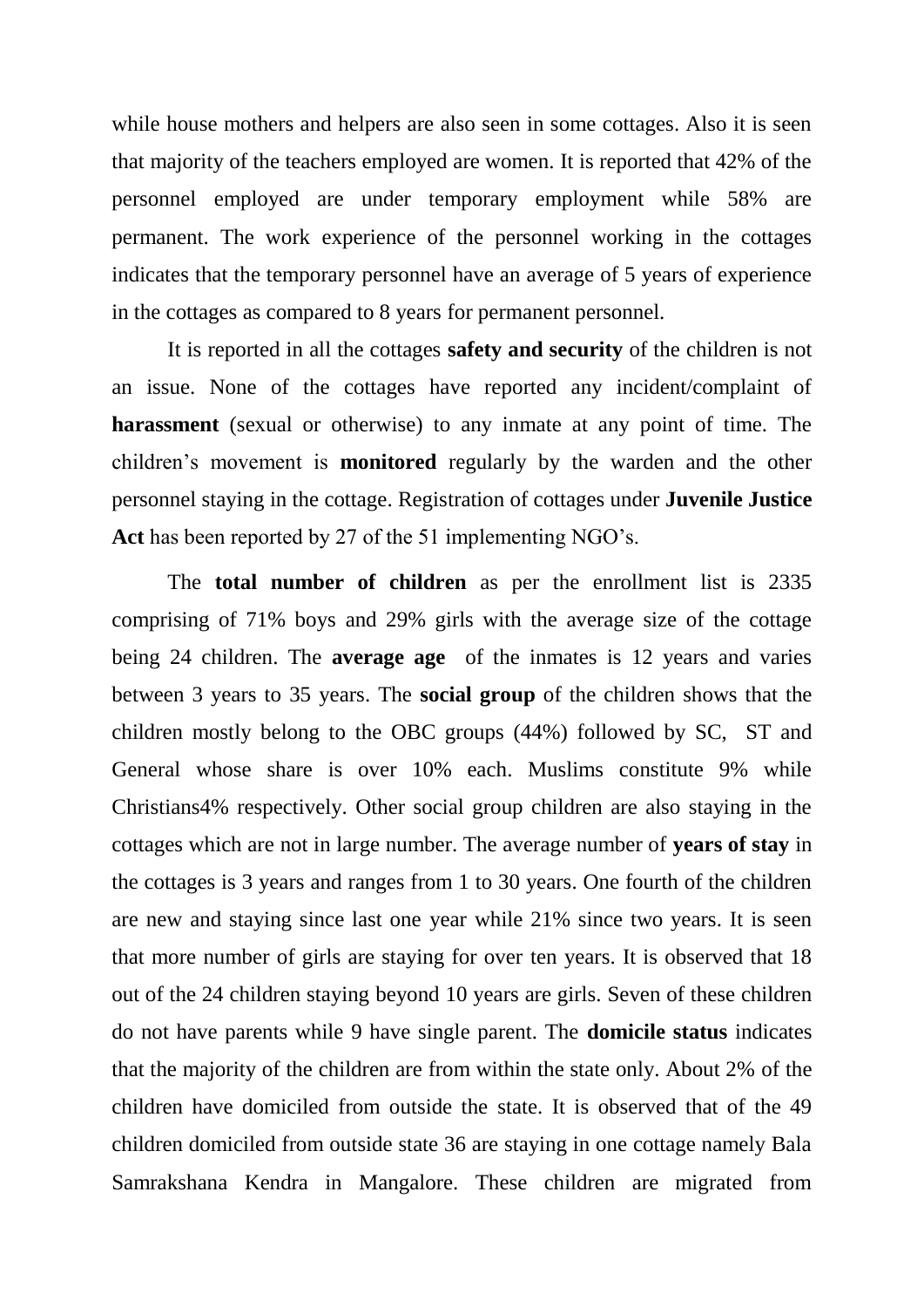Meghalaya state and are staying in this cottage since 1 to 8 years. The **different types of children** staying in the cottages shows that over half of the children do not have father, while one fourth do not have mother. Less than 7% of the children staying do not have any care takers while 3% have relatives only. The gender disparity indicates that 5% each of girls and boys do not have any care taker. Both parents are alive for about 15% of the children.

#### **Profile of Sample Children Surveyed**

A **sample** of 380 children living in the sample cottages were selected at random to assess the effectiveness in the implementation of the scheme and also to get a feedback about the cottages. A sample of 5 to 12 children from each functional NGO's implementing the scheme were selected at random and interviewed personally using the structured tool. OBC's are the largest **social group** (47%) followed by SC (20%) and ST (11%). While the General and Muslims constitute 8% each. The average **age** of the sample children surveyed is 14 years and ranges between 6 to 25 years. Sample children are studying at various grades mostly in the primary and secondary levels which constitute 93%. The different **types of children** surveyed indicate that 61% of the children are single parent children  $-43\%$  have mother and 18% have father only. It is reported by 9% of the children do not have either of the parent or relatives. In 27% of the cases both father and mother are alive indicating that the cottages are admitting not necessarily single parent or destitute but also other types of children.

It is reported that the **prior knowledge** of the cottages are through many channels. Some of the NGO's have advertised through media, while in some cottages the siblings are admitted earlier. Also friends, relatives, anganwadi centers, teachers, religious heads, old students, wardens, community leaders and the government departments are the many sources of information about the cottages and its uses. It is reported by 97% of the sample children that they knew about the **inmates** before joining the cottages. Majority of the children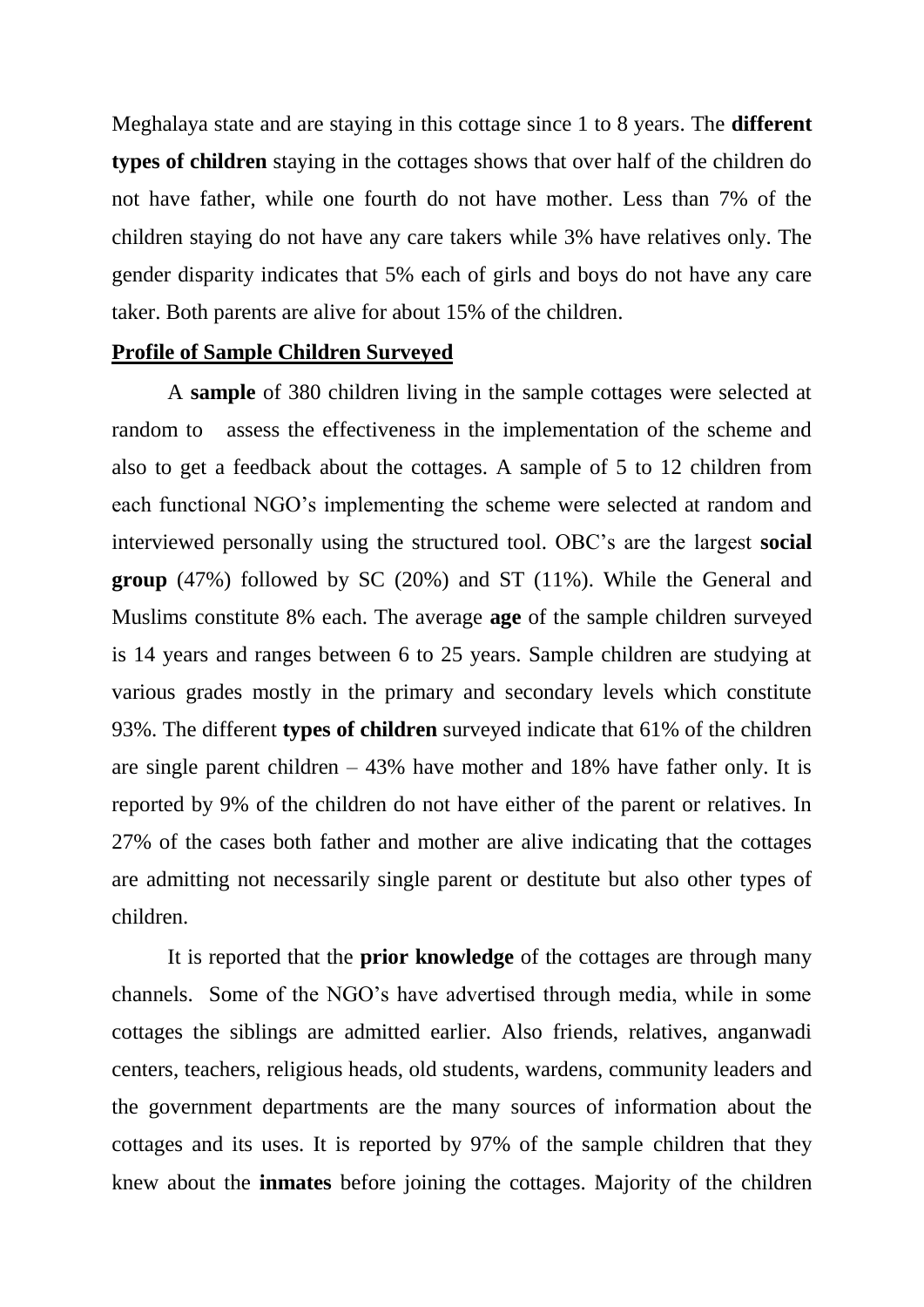irrespective of the type of cottages have perceived that the **quality of facilities** available in the cottages is good.

#### **Income and Expenditure of Destitute Cottages**

The **average income** received by the organizations from all sources over the last five years for implementing the programme is Rs. 3.92 lakhs per year. Over the years it is seen that the income increased in the first three years and then declined. From the government the average income received per annum over the five years has been about Rs.1.86 lakhs while the internal resources constitute about Rs.2.06 lakhs. Over the years the government financial support is almost same while the own resources is increasing. The two main **sources of income** are the income received from the government and the own source contributed by the implementing agencies. The distribution of sources over the years shows government share has declined from 53% in 2009-10 to 48% during 2013-14 while the organizations share has increased from 47% to 52% between the periods. As per the norms of the programme each destitute cottage will be given a **per child** recurring cost of Rs.360 per month which is 90% of the governments share (the recurring cots per child per month is fixed at Rs.400) and Rs.45 per child as rental charges if the cottage is running in rented building. Based on these norms some cottages are getting Rs.360 per month per child and some Rs.405 per month per child. On an average each cottage is getting Rs.375 per child per month. Based on this norm the **per capita income**  from all sources is increasing over the years and the five year average being Rs.688 and the government funding comprises of Rs.375 while the internal funding is Rs.313. The yearwise trend in the income shows internal funding has increased over the years. The programme guideline indicates that 10% of the per capita funding has to be borne by the implementing NGO. However as seen the implementing agenceies are funding higher than this 10% norm.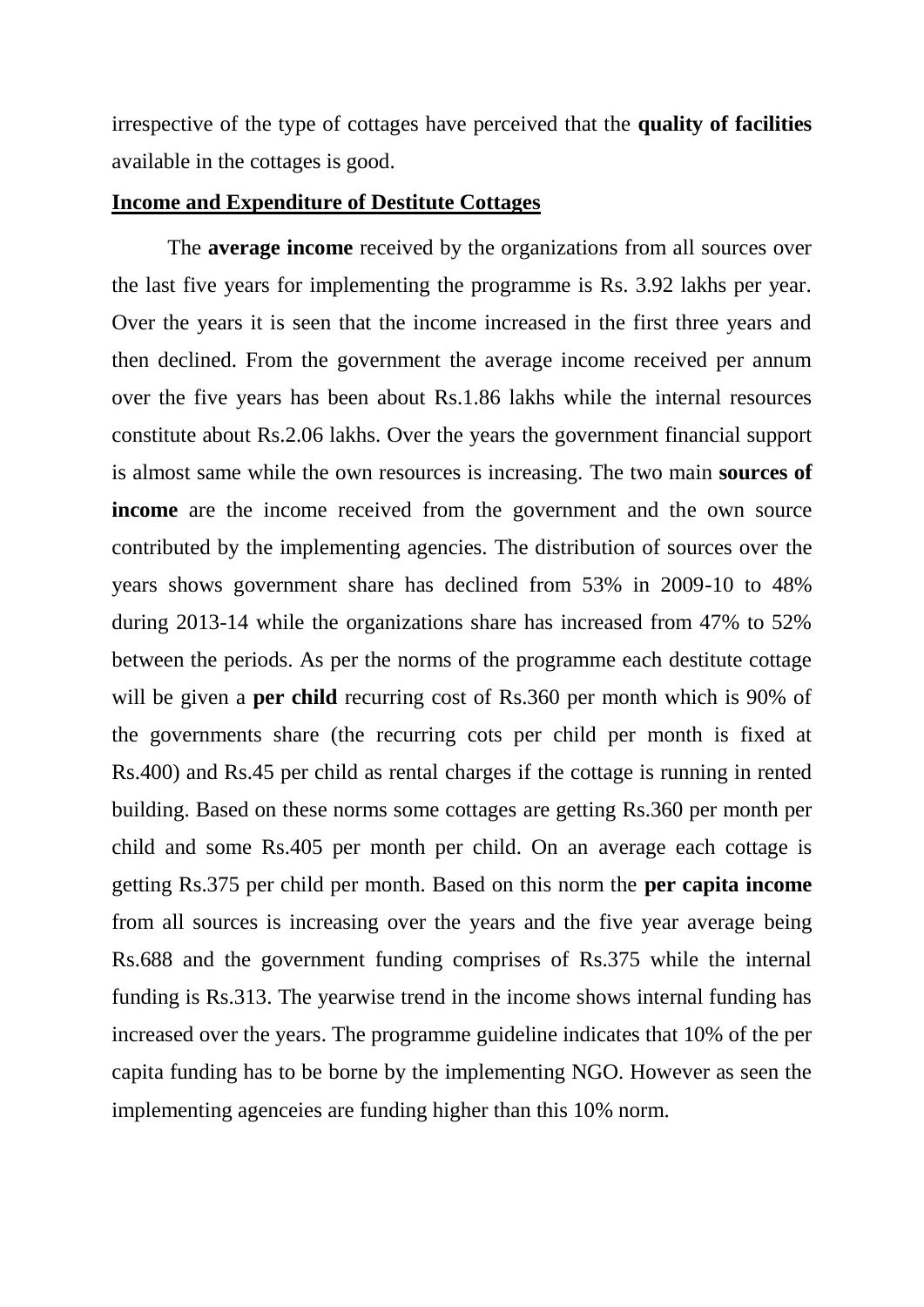The **average expenditure** over the last five years has been continuously increasing from nearly Rs.4 lakhs to over Rs.5.5 lakhs with the five year average of Rs. 4.7 lakhs. **Food and Salary** constitute the major share of the expenditure (78%) with Food expenses being 63%. The non food items constitute about 16% while repayment of loan to management is 3%. Among the non food items, Firewood & Fuel  $(4\%)$ , Bedding & Clothing  $(3\%)$  and Education (3%) expenses are the major items. These are followed by expenditure on Rent, Medical and Communication & stationary. The **monthly per capita expenditure** has increased from Rs.700 in 2009-10 to Rs.900 in 2013-14 showing an increase of 31% over 5 years an annual increase of 6% which may be attributed to the inflationary pressure.

The analyses of **income vs. expenditure** indicate expenditure has been on the higher side over the years. The excess of expenditure over income is met through internal borrowings from the parent organizations which is implementing the programme. It is seen that over the last five years the average expenditure is higher than income from all sources by 20%, which has been increasing over the last five years excepting a decline during 2011-12. If we exclude the internal source of income which is repeated in the expenditure as repayment to the organization and compare the income received from government with the total expenditure incurred for implrmenting the programme, the deficit is increasing from 113% to 188% during 2009-10 and 2013-14 with the five year average deficit of over 150%.

The study collected information on the daily food expenses incurred on food items on the first day of every month for a period of 9 months from July 2013 to March 2014. This data is obtained from the food stock inventory register maintained by the cottages.Based on this data the **per capita daily expenditure on food items** is estimated between Rs.37 to Rs.39 and the monthly per capita expenditure of about Rs.1142.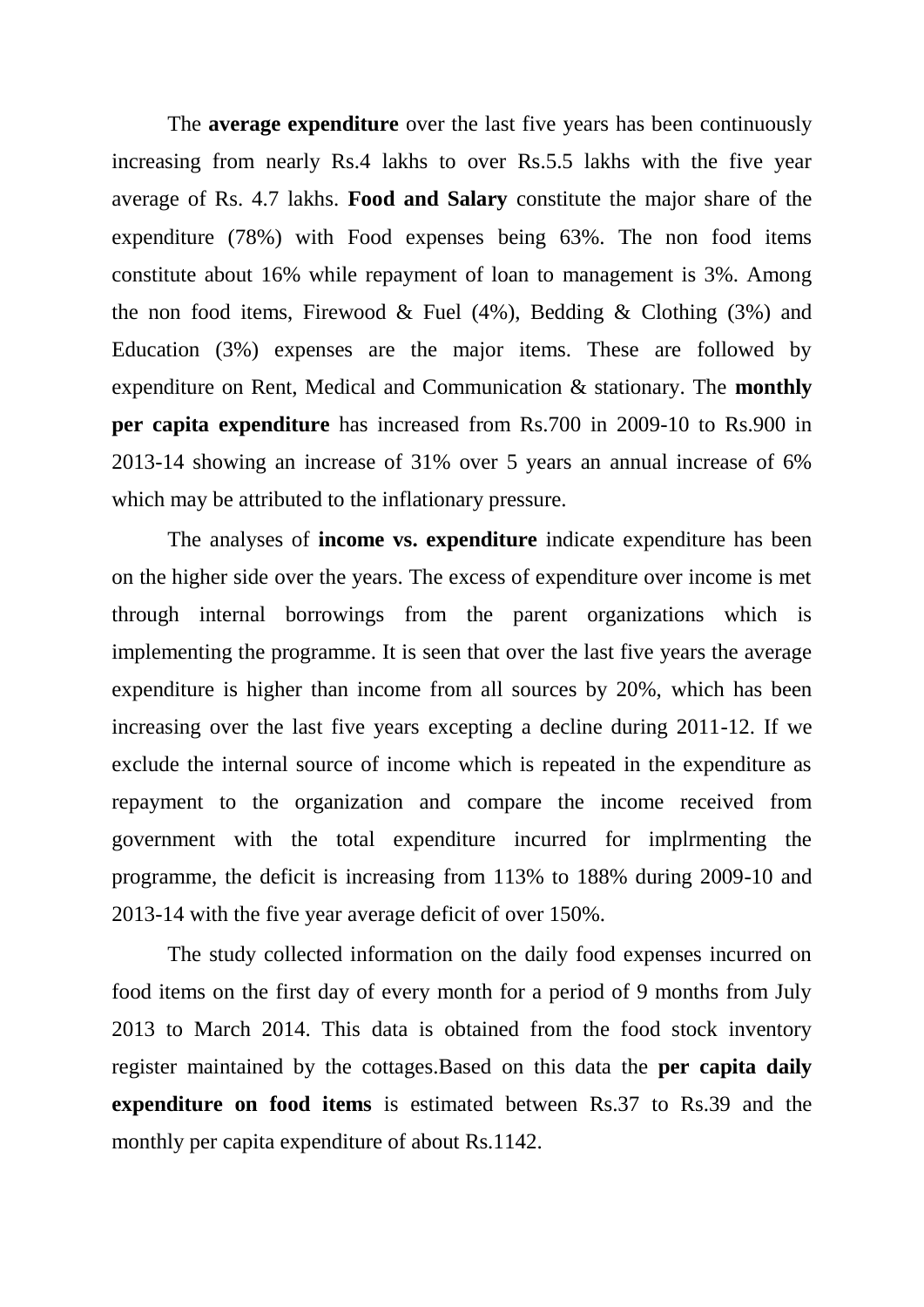#### **Other Programmes for Children**

**Children Homes** for boys and girls are functioning under many programmes of the state and implemented through various departments –Social Welfare, Backward Classes and Minority, Education and Women and Child Development departments under various schemes and varying funding pattern. In the case of the Destitute Cottage scheme implemented by the Women and Child Welfare department the financial support is Rs.400 which includes food, clothing, soap, oil, electricity & water charges, posting, stationary, education, text books, vocational training, health, recreation, salary of house mother, supervisor, helper etc,. There is a wide disparity between the programmes and hence strategies to be developed for onvergance of the destitute cottage programme with others.

#### **Recommendations**

Based on the analyses of the data presented in the previous chapters, the following recommendations would enhance the effectiveness in the functioning of the Destitute Cottages:

1. There are many programmes supporting children welfare with varying financial norms and implemented by different departments as given below.

|                             | Government Pre Metric          | <b>Rs.900</b> | per |
|-----------------------------|--------------------------------|---------------|-----|
| <b>Backward Classes and</b> | Government Ashram              | <b>Rs.700</b> | per |
| <b>Minority Department</b>  | Private Aided Pre Metric       | <b>Rs.500</b> | per |
|                             | Hostel                         | month         |     |
|                             | <b>Private Aided Destitute</b> | <b>Rs.500</b> | per |
|                             | Morarji Desai Residential      | Rs.1000       | per |
| Social Welfare              | Pre Metric Hostel              | <b>Rs.800</b> | per |
| <b>Education Department</b> | <b>KGBV Schools</b>            | Rs.750        | per |
| Women & Child               | <b>FIT</b> Institutions        | Rs.750        | per |
|                             | Hostel<br>Metric<br>for<br>Pre | Rs.<br>800    | per |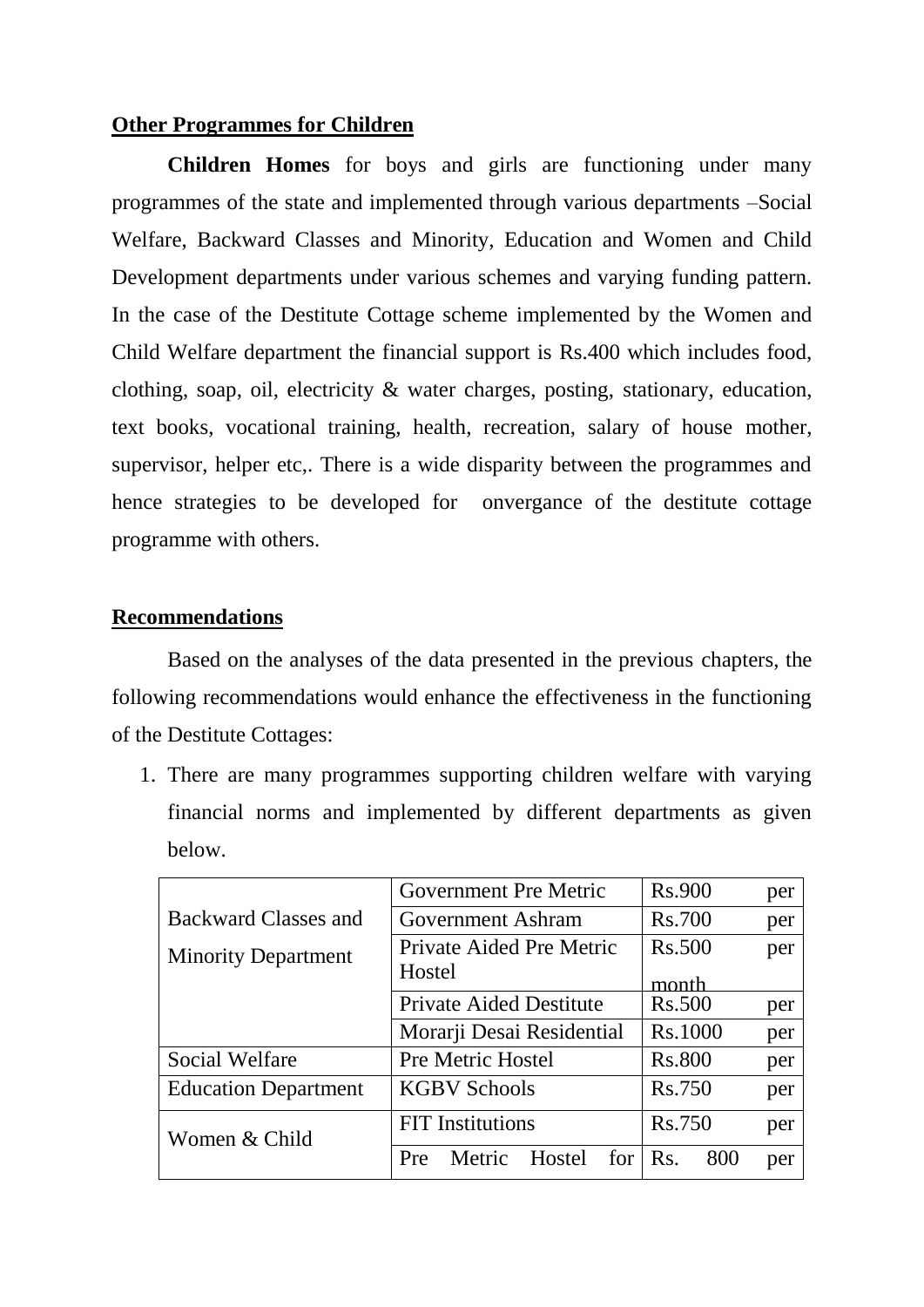| <b>Development</b> |  |  | $\vert$ Post Metric Hostel for Rs. 850 per |  |  |  |  |
|--------------------|--|--|--------------------------------------------|--|--|--|--|
|--------------------|--|--|--------------------------------------------|--|--|--|--|

The Destitute Cottage scheme is also a child welfare programme and is implemented by the Women & Child Development Department through NGOs. The financial support provided under this scheme has been Rs.400 per child per month (as recurring expenditure) out of which the NGOs have to contribute 10%. The current recurring expenditure estimated, based on the data collected from the NGOs indicate that per child monthly recurring expenditure is Rs.1142. Thus, the current norm of Rs.400 per child per month financial support fixed is insufficient and needs revision. It is recommended that the State may (a) normalize the financial support provided such that the difference between schemes is not wide, and, (b) enhance the financial support by convergence or otherwise to be close to the actual of Rs 1142 per child per month.

2. The study reveals that 23% of the NGO's implementing cottages reported as functioning i.e having children residing in them; in fact do not have any children. Also in some of the cottages there are variations between the number of children actually residing and the number of children reported by the NGO indicating falsification of figures. It is therefore recommended that Destitute Cottages need to be inspected at least once a year without prior information for verification of the actual number of children and an assessment of facilities. There are some instances where the department has reviewed the cottages and found some irregularities in the enrolment list. These types of NGO's giving falsification in enrolment must be discontinued and the children admitted to these cottages may be put in to other cottages or similar institutions running the welfare programme for children.

3. A central registry of children admitted to the Destitute Cottages is essential at the State level. As of now there is no updated information about the children in these cottages. In this regard, each child admitted to the destitute cottage may be provided with a unique identification number, preferably **"Aadhar Number",**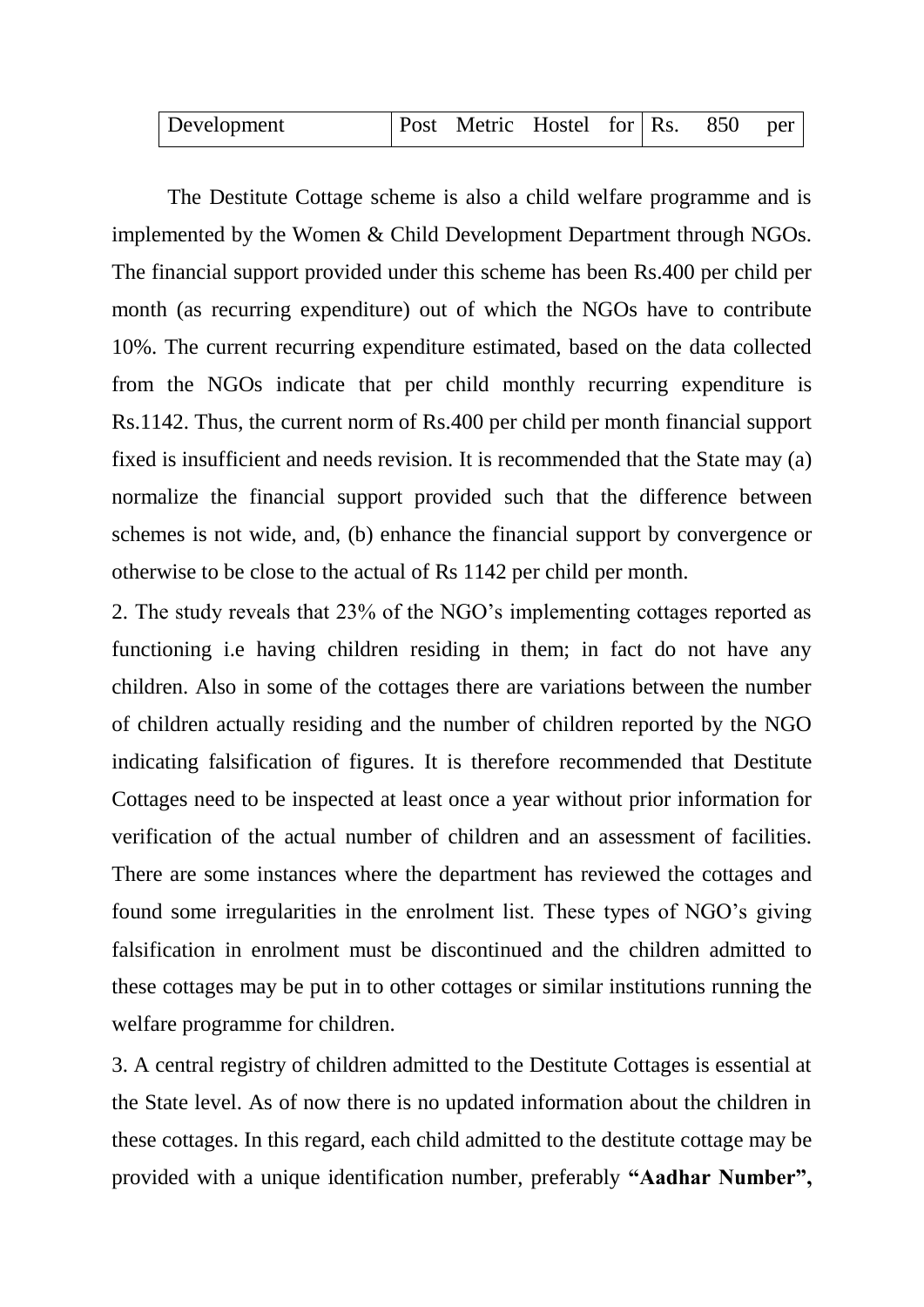which will not only help in preventing falsification of records of children but could be used to track children after they leave the Cottage.

4. For the long term security the scheme should focus on providing best education to the children by identifying the children talent and capabilities.The guidelines seem to lay a lot of emphasis on providing vocational training. The guidelines may be modified to stress that each child be first tried to be provided the best education, particularlt technical and professional courses, those who are unable to bear the load of these only may be given vocational training.

5. The vocational education has to be given to children who are not in a position to pursue further education. The implementing NGO's can coordinate with National Skill Development Corporation for imparting skill development activities to the children for bringing them to the mainstream. Also NGO's could coordinate with organizations such as Church's Council for Child and Youth Care (CCCYC), Don Bosco, Srikshetra Dharmasthala Rural Development Project, RUDSET etc who are doing skill development training in vocational occupations.

6. There should be a District level Committee to monitor and review of the performance of Destitute Cottages. However. It is emphasized that no new committee need to be formed for this purpose, the existing committee reviewing any other similar or equivalent child development programme may be entrusted with this responsibility

7. The taluka level officers of the Women and Child Development Department have to be involved in the activities of scheme. Currently the scheme is being monitored at the district level only and taluk level functionaries have been assigned no role nor given any authority in the matter.

8. There is indeed no complaint of harassment of children reported in the study. But a stray case of bullying by elder children of the Cottage was reported. However, no complaint receiving/ greviance redressel mechanism was in place in any of the Cottages. It is recommended that a system in this direction be put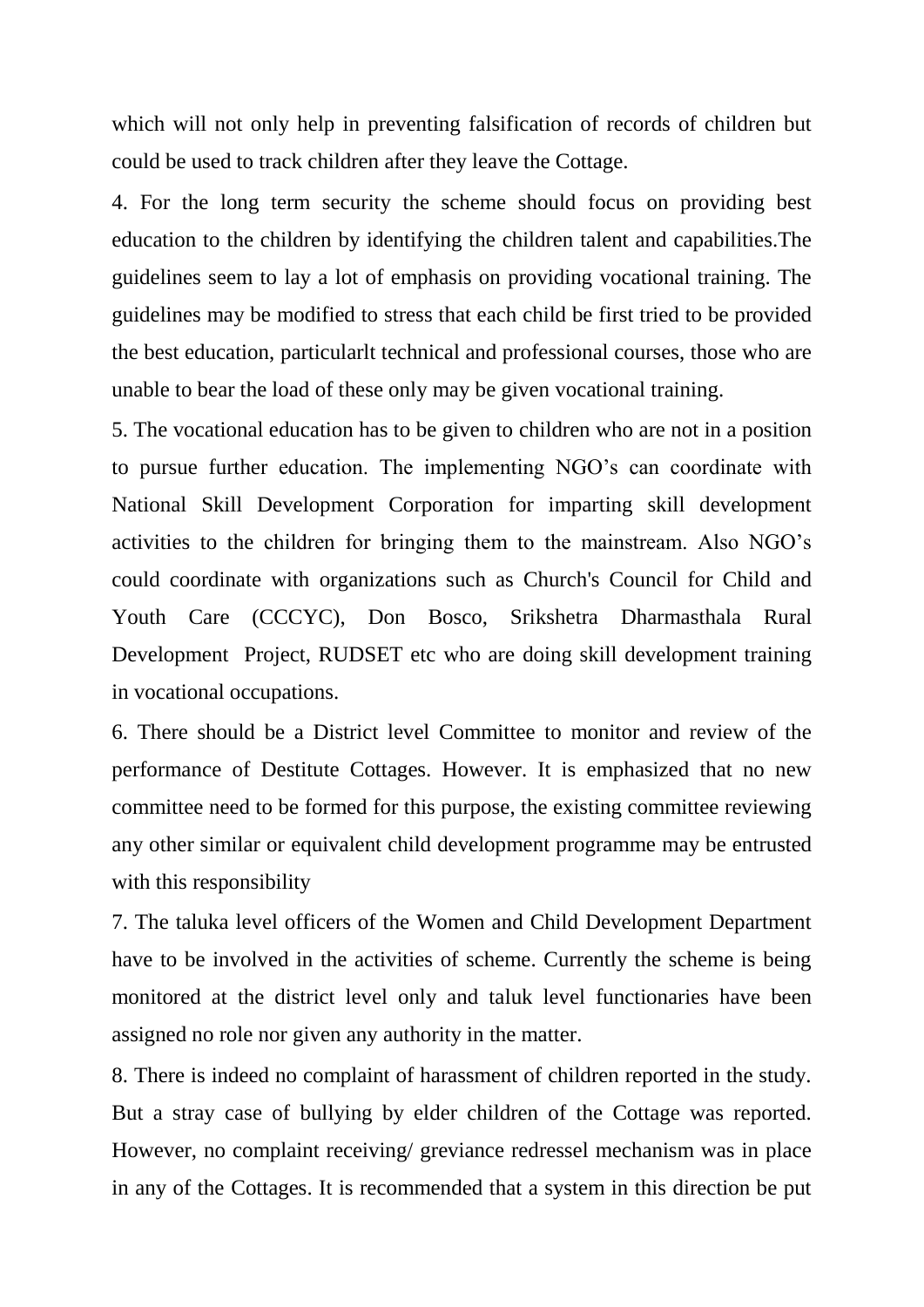in place and more so, a child harassment/abuse protection system for the children in Destitute Cottages be codified and implemented in every Cottage.

9. Children in any Cottage belonging to other States of the Country, especially if they are from a district other than the neighbouring district to the Cottage in which they have come to, need special attention and monitoring. This has been recommended because of the presence of a large number of teenaged girls, belonging to the Northeastern States, being with a single Destitute Cottage for a period of about five years. The intention is to be sure that the reason for the distance travelled to the Cottage by the child is genuine and justified.

10. No sanctions for new or additional cottages is made unless it is found that the cottage has sufficient facilities for accomadating children and also the NGO's have capacity to run the cottages.

11. The existing cottages have to improve in the infrastructure facilities so that the children feel homely atmosphere. As seen most of the cottages do not have sufficient space for sleeping as per the norms specified by the government.

12. The quality and quantity of food served to the children has to be improved as seen the children are served food below the specied norms. This is because the NGO's are admitting children beyond the capacity of the cottages and are unable to raise additional resources. This is more so among the small NGO's who have no capacity to run these types of schemes. Such type of NGO's should not be encouraged under the programme.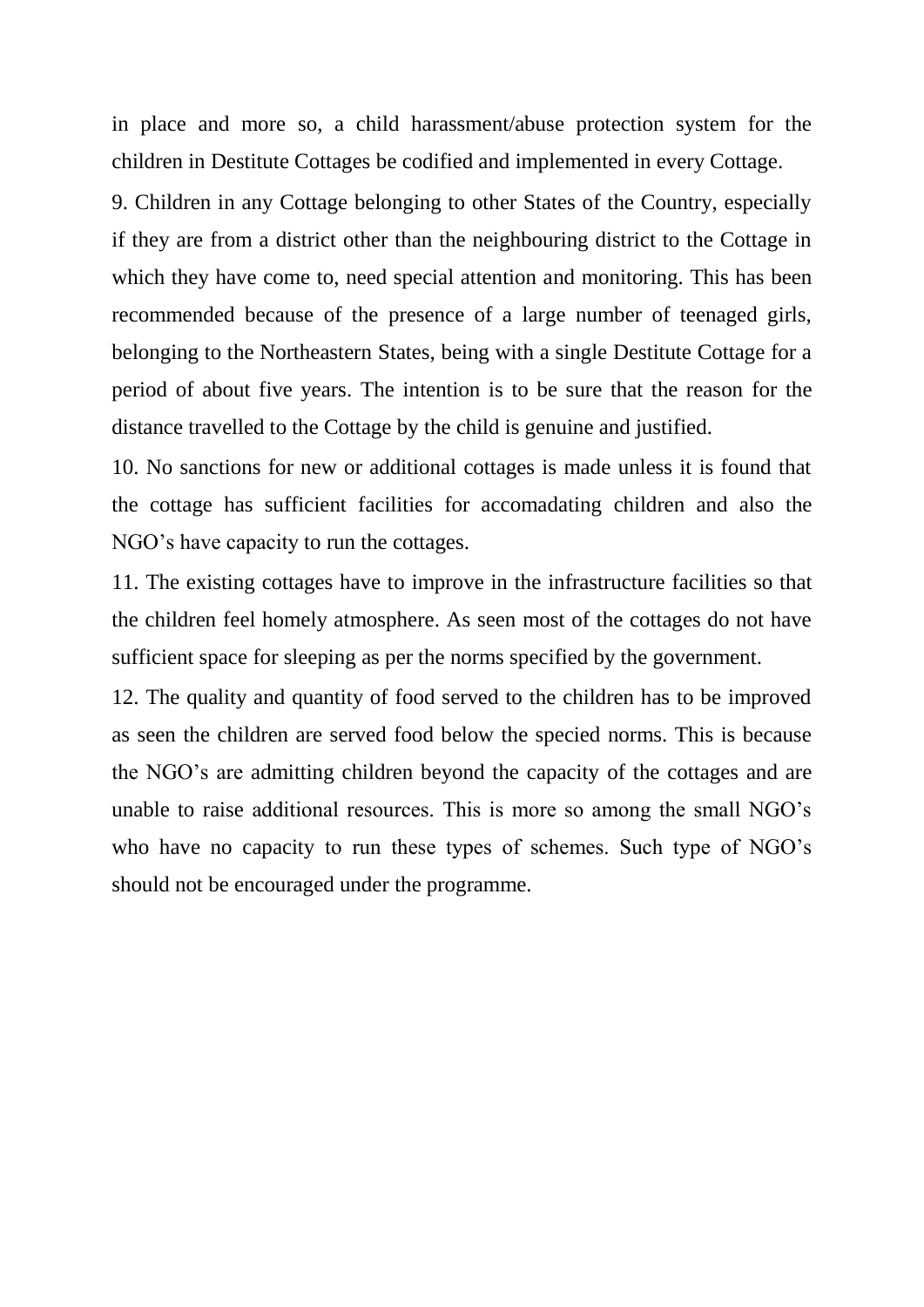#### **Conclusion**

This section concludes based on the analyses made in the previous sections and also focussing on the evaluation questions as specified in the TOR.

- **i. How many destitute cottages are functioning effectively in the state?** There are 184 NGO's implementing the nearly 300 destitute cottages as per the list of the Women and Child Welfare Department. Based on this list 66 NGO's were selected for the study. During the study it is found that 51 cottages are functioning and 15 are not functioning.
- **ii. What is average number of children taking shelter in them annually?** The average number of children per cottage based on the sample study is about 24 per cottage and an average NGO is implementing two cottages. If we project this to about 150 functioning NGO's implementing the cottages then the number of children taking shelter annually will be about 7500. This number is arrived based on the current enrolment data as per the register maintained by the cottages. However if we take 25% of enrolment as overstated numbers then the number of children taking shelter in these cottages would be about 6000. But some of the religious mutts such as JSS Mutt and Sri Murugaranjendra Mutt are feeding over 250 children annually who are not getting benefits under the programme.

# **iii. Is there any duplication or falsification in the enrolment of destitute children?**

Each NGO implementing the cottage maintains list of children who are admitted to the cottage based on which the government provides funding for running the cottage. As per the list each cottage has enrolled children based on the concept of units, each unit consisting of 25 children. During the visit to the cottages it has been found through validation with the children staying in the cottages, that in 13 NGO's implementing the cottages out of the 51 functional NGO's implementing the cottages has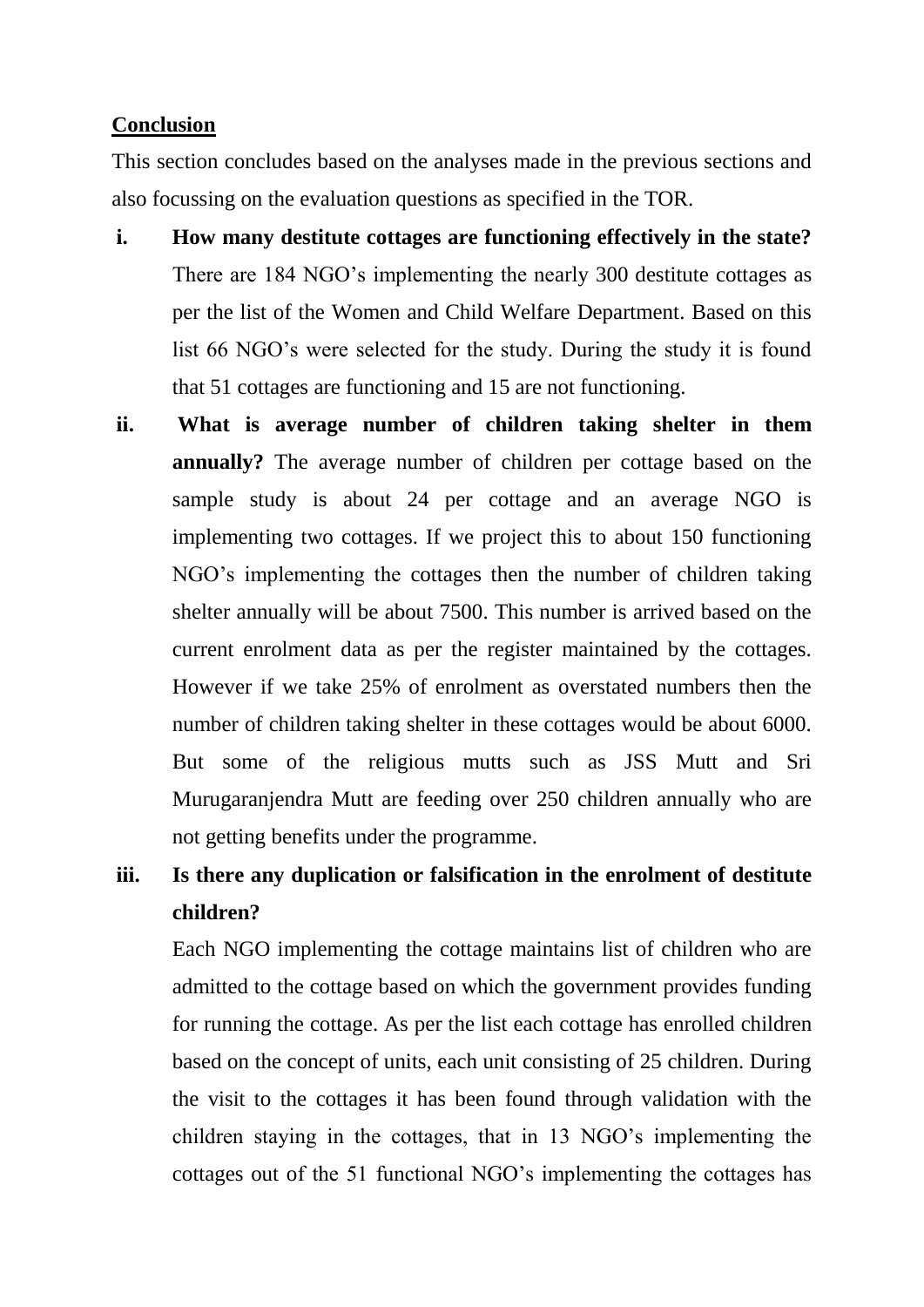less children as compared to the register. The percentage of children present at the time of visit as compared to the enrolled varied from 20% to 96% which is the actual situation as confirmed by the children. Hence the number of children actually staying in the cottages can be in the range of 50% to 75% of the enrolled. This may not be true in cottages run by religious mutts such as JSS Mutt, Sri Murugaranjendra Mutt, Swarnamba Gurukula, Pirangiswamy Mutt etc, which are catering to the needs of the poor and needy children over many years.

### **iv. What is the average living cost per child per month?**

Is it being met adequately? The average living cost as per the income and expenditure statements provided by the sample organizations reveals that the monthly per capita expenditure over the last five years has increased from Rs.700 to over Rs.900, while the per capita income remained around Rs.600 per month over the years. This income comprises of Rs.400 from government and the remaining is subsidized by the implementing organization. The actual food expenditure based on the per day expenses is estimated at Rs. 1142 per child per month.

- **v. Are the scheme guidelines being adhered to by the NGOs running the Cottages?** The implementing organizations are adhering to the scheme guideline in implementing the programme. However they are strongly suggesting that the financial support given per child is very inadequate given the raising prices and cost of living.
- **vi. What is the quality of life the destitute children are able to enjoy?** The sample children surveyed are of the opinion that life is not an issue in the cottages as they have got all facilities which they were deprived.
- **vii. What proportion of destitute children are rehabilitated and how effectively?**

Data on rehabilitation is not maintained in the cottages. Once the child leaves the cottage there is no track of the child. During the survey only 8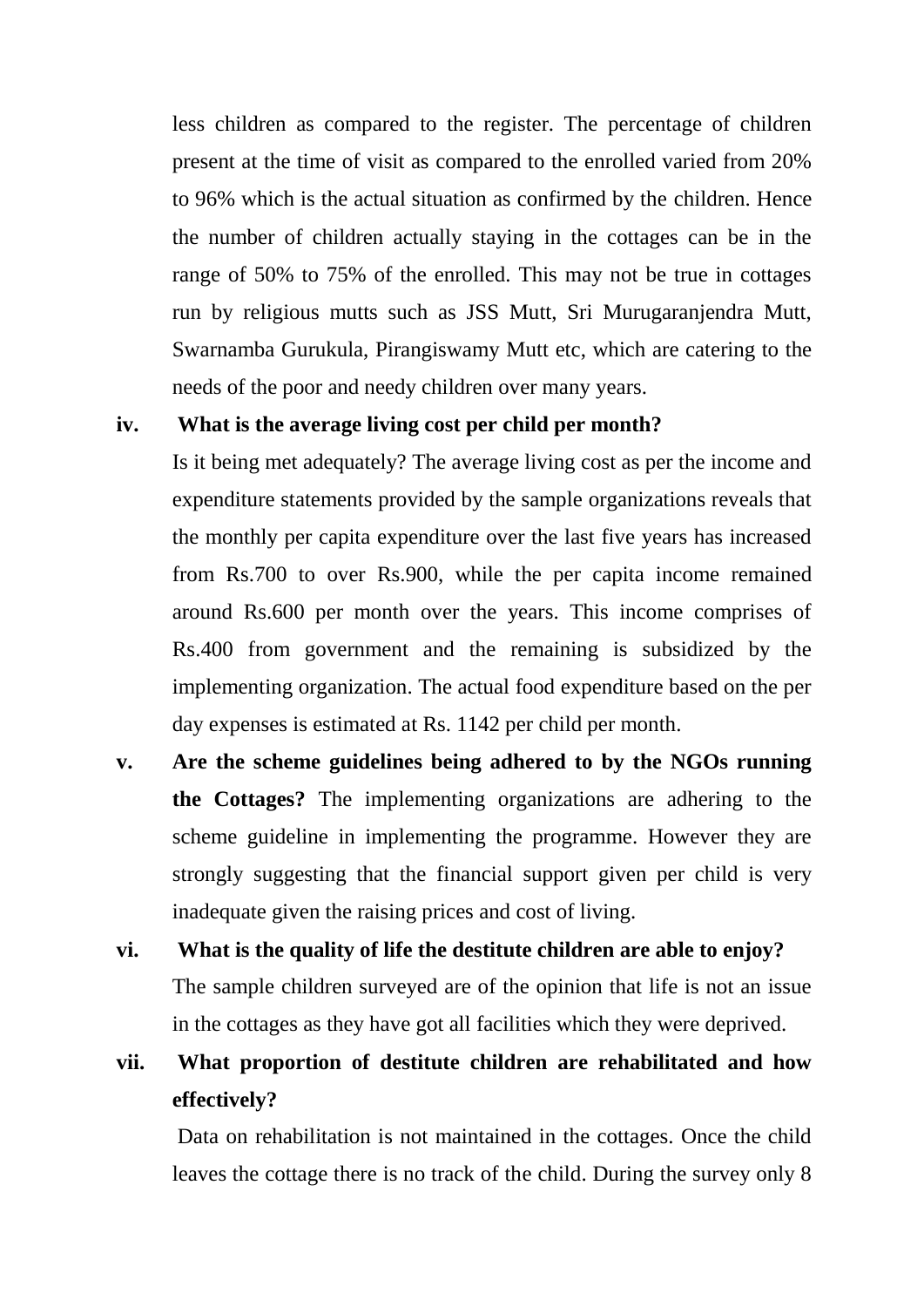children could be tracked. This is one of the weak areas of the implementing organization in documentation of left out children. The problem of tracking is that the children who leave the cottages in the middle are the single parent children or children having some relatives who take the children without providing any information on the migration.

## **Viii. Whether any destitute children are not admitted because of the capacity constraints?**

No such instances have been noticed in the sample cottages. As seen from the analyses of the sample children knowledge of the cottages have been good among the children. This is mainly due to either the neighborhood or their siblings are staying. If the number of children is more than 25 then the organization will make alternate arrangements – either they apply for the second unit or they will send to nearby cottage.

# **ix**. **What is the reason for fluctuations in the annual performance of the scheme?**

One of the reasons expressed by the field staff is that some of the implementing agencies have no capacity to run a cottage because of lack of staff. Also the variation in the children admission and identification of the children as per the guidelines makes the variations in the performance of the scheme. According to the implementing agencies the low financial support is hindering the continuation of the scheme by small organizations. Religious institutions have financial resources which could sustain the children strength and be in the scheme.

# **x**. Is **there any overlap or duplication of with any other-program of any other Department?**

No overlapping or duplication of programmes is seen. The other programmes focusing children welfare is very clear about the norms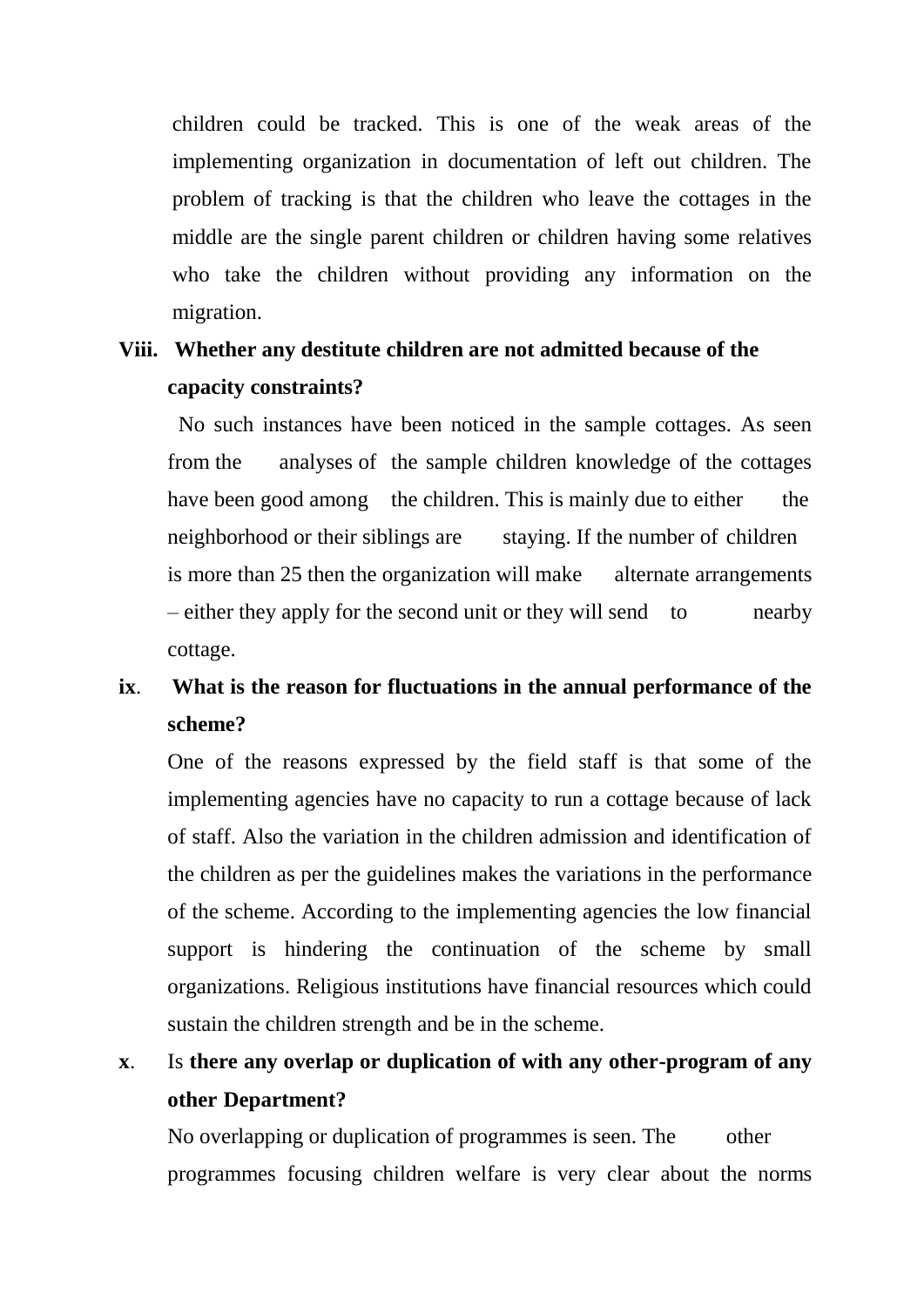and procedures and hence there is no scope for overlapping or duplication. Also the number of children staying in the cottages was validated with the children staying in the cottages. Excepting in 13 NGO's implementing the cottages where the number enrolled is overstated, in other cottages no such instances have been reported by the children. It is to be noted that the other residential programmes such as the Kasturba Gandhi Balika Vidyalaya for girls run by SSA, Hostels run by other departments are not accessible in the neighbourhood of the Cottages. This will ensure that no overlapping of children staying in the cottages with other programmes is possible.

#### **xi. How could the program be implemented better in the future?**

As seen from the analyses of the data in the previous sections the programme is being implemented in its earnest and dedicated direction. It is the unilateral suggestions of all the implementing organization to increase the cost of support per child from the current Rs.400, which is meager under the given cost of living and raising prices. The children are of the opinion that the programme has to further focus on providing facilities such as availability of Cots to all children, education to all, bathroom and toilets should be painted regularly, play ground facility, improvement in sanitation facilities, developing reading habits, computer training, water availability. Also monitoring at the taluk levels by the department personnel and the Executive Officer of the Taluk panchayat would reduce the overstating of the enrolment by the NGO's. The Executive Officer of the Taluk panchayat has to give clearance certificate for release of funds to the NGO's.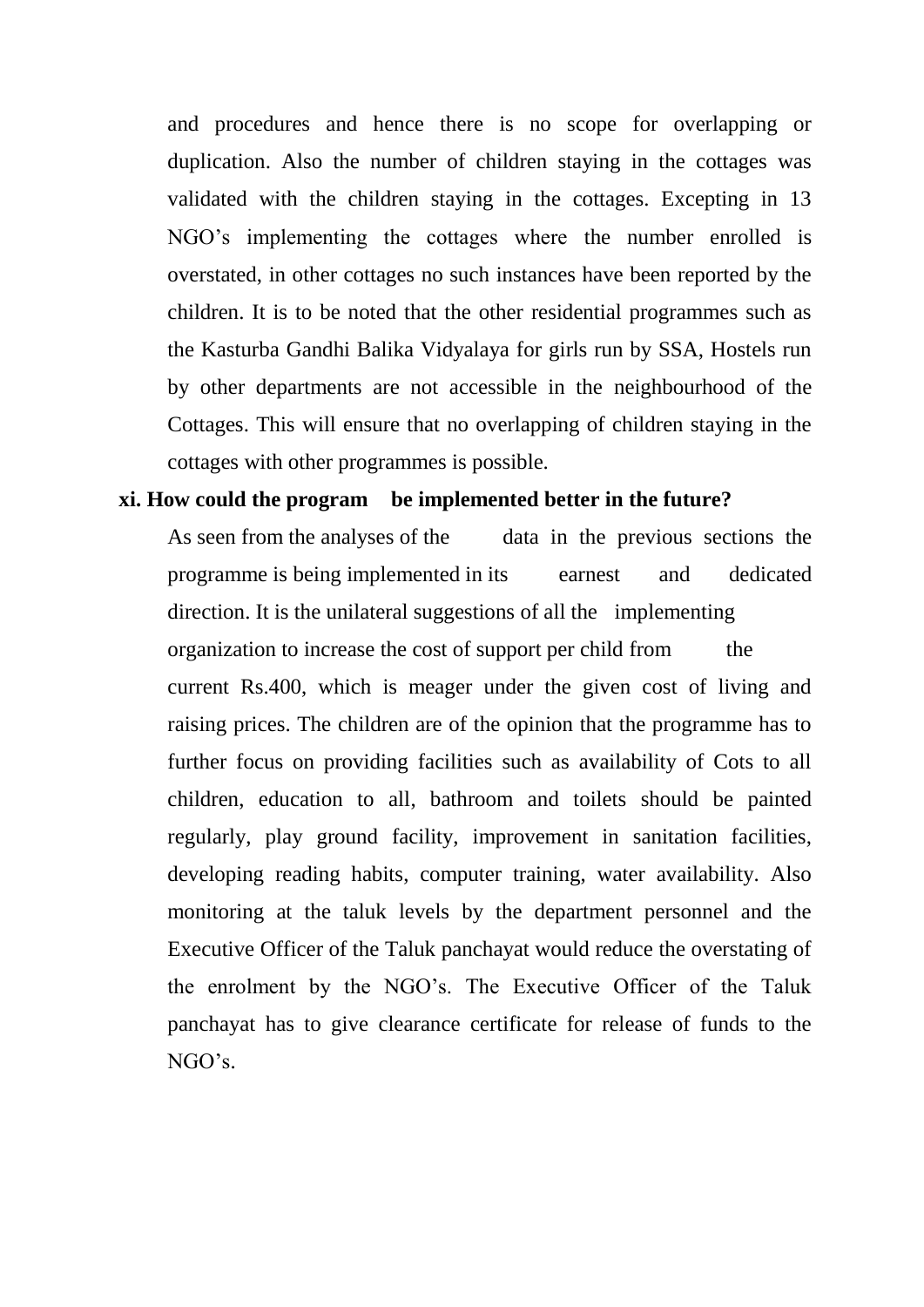### **Recommendations**

Based on the analyses of the data presented in the previous chapters, the following recommendations would enhance the effectiveness in the functioning of the Destitute Cottages: 1. There are many programmes supporting children welfare with varying financial norms and implemented by different departments as given below.

|                             | Government Pre Metric                    | <b>Rs.900</b> | per |
|-----------------------------|------------------------------------------|---------------|-----|
| Backward Classes and        | Government Ashram                        | <b>Rs.700</b> | per |
| <b>Minority Department</b>  | Private Aided Pre Metric                 | Rs.500        | per |
|                             | Hostel                                   | month         |     |
|                             | <b>Private Aided Destitute</b>           | Rs.500        | per |
|                             | Rs.1000                                  | per           |     |
| <b>Social Welfare</b>       | <b>Pre Metric Hostel</b>                 | <b>Rs.800</b> | per |
| <b>Education Department</b> | <b>KGBV Schools</b>                      | Rs.750        | per |
| Women & Child               | <b>FIT</b> Institutions                  | Rs.750        | per |
| Development                 | Hostel<br>Metric<br>for<br><b>Pre</b>    | Rs.<br>800    | per |
| Department                  | Hostel for $\mathsf{Rs}.$<br>Post Metric | 850           | per |

 The Destitute Cottage scheme is also a child welfare programme and is implemented by the Women & Child Development Department through NGOs. The financial support provided under this scheme has been Rs.400 per child per month (as recurring expenditure) out of which the NGOs have to contribute 10%. The current recurring expenditure estimated, based on the data collected from the NGOs indicate that per child monthly recurring expenditure is Rs.1142. Thus, the current norm of Rs.400 per child per month financial support fixed is insufficient and needs revision. It is recommended that the State may (a) normalize the financial support provided such that the difference between schemes is not wide, and, (b) enhance the financial support by convergence or otherwise to be close to the actual of Rs 1142 per child per month.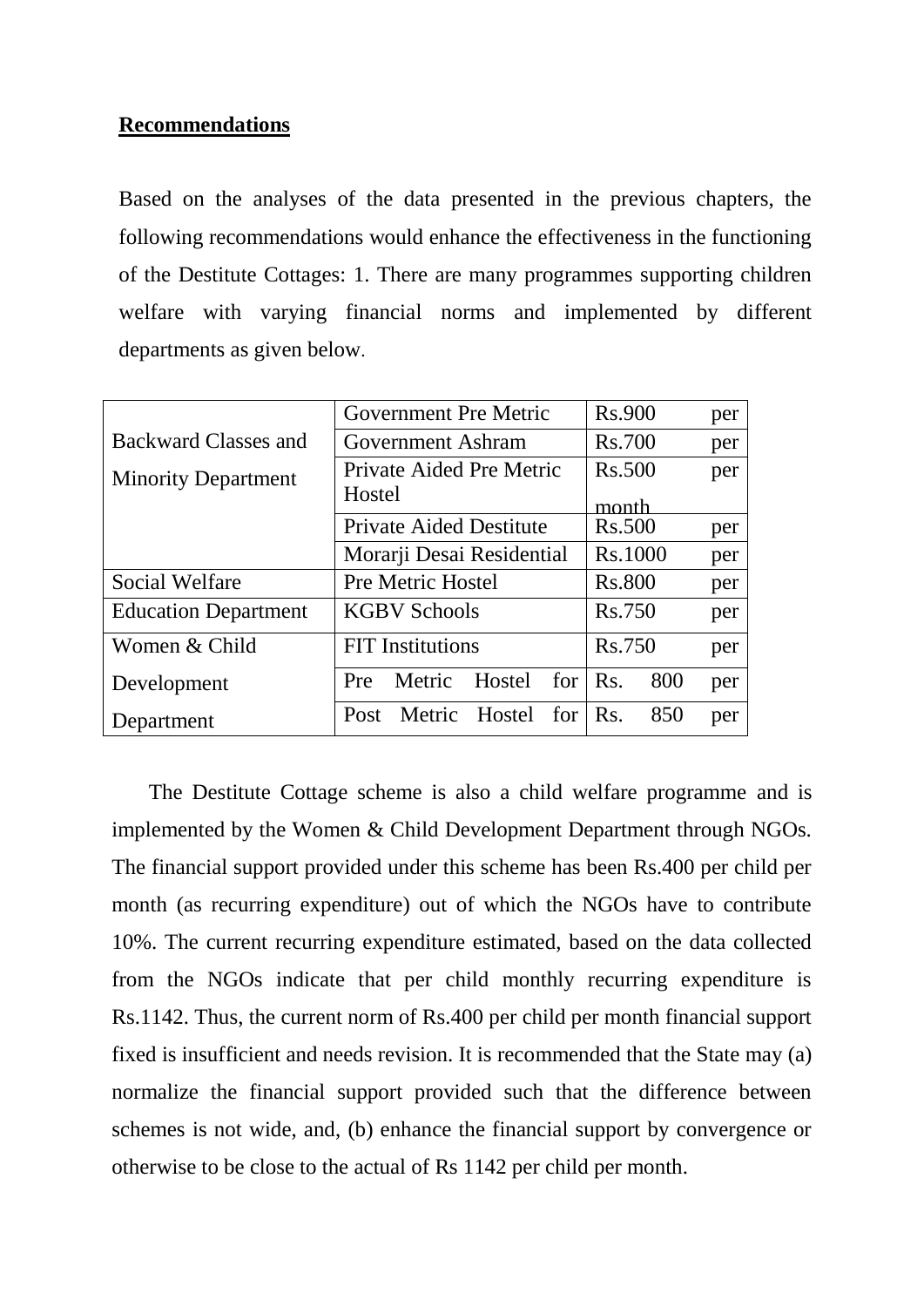2. The study reveals that 23% of the NGO's implementing cottages reported as functioning i.e having children residing in them; in fact do not have any children. Also in some of the cottages there are variations between the number of children actually residing and the number of children reported by the NGO indicating falsification of figures. It is therefore recommended that Destitute Cottages need to be inspected at least once a year without prior information for verification of the actual number of children and an assessment of facilities. There are some instances where the department has reviewed the cottages and found some irregularities in the enrolment list. These types of NGO's giving falsification in enrolment must be discontinued and the children admitted to these cottages may be put in to other cottages or similar institutions running the welfare programme for children.

3. A central registry of children admitted to the Destitute Cottages is essential at the State level. As of now there is no updated information about the children in these cottages. In this regard, each child admitted to the destitute cottage may be provided with a unique identification number, preferably "Aadhar Number", which will not only help in preventing falsification of records of children but could be used to track children after they leave the Cottage.

4. For the long term security the scheme should focus on providing best education to the children by identifying the children talent and capabilities.The guidelines seem to lay a lot of emphasis on providing vocational training. The guidelines may be modified to stress that each child be first tried to be provided the best education, particularlt technical and professional courses, those who are unable to bear the load of these only may be given vocational training.

5. The vocational education has to be given to children who are not in a position to pursue further education. The implementing NGO's can coordinate with National Skill Development Corporation for imparting skill development activities to the children for bringing them to the mainstream. Also NGO's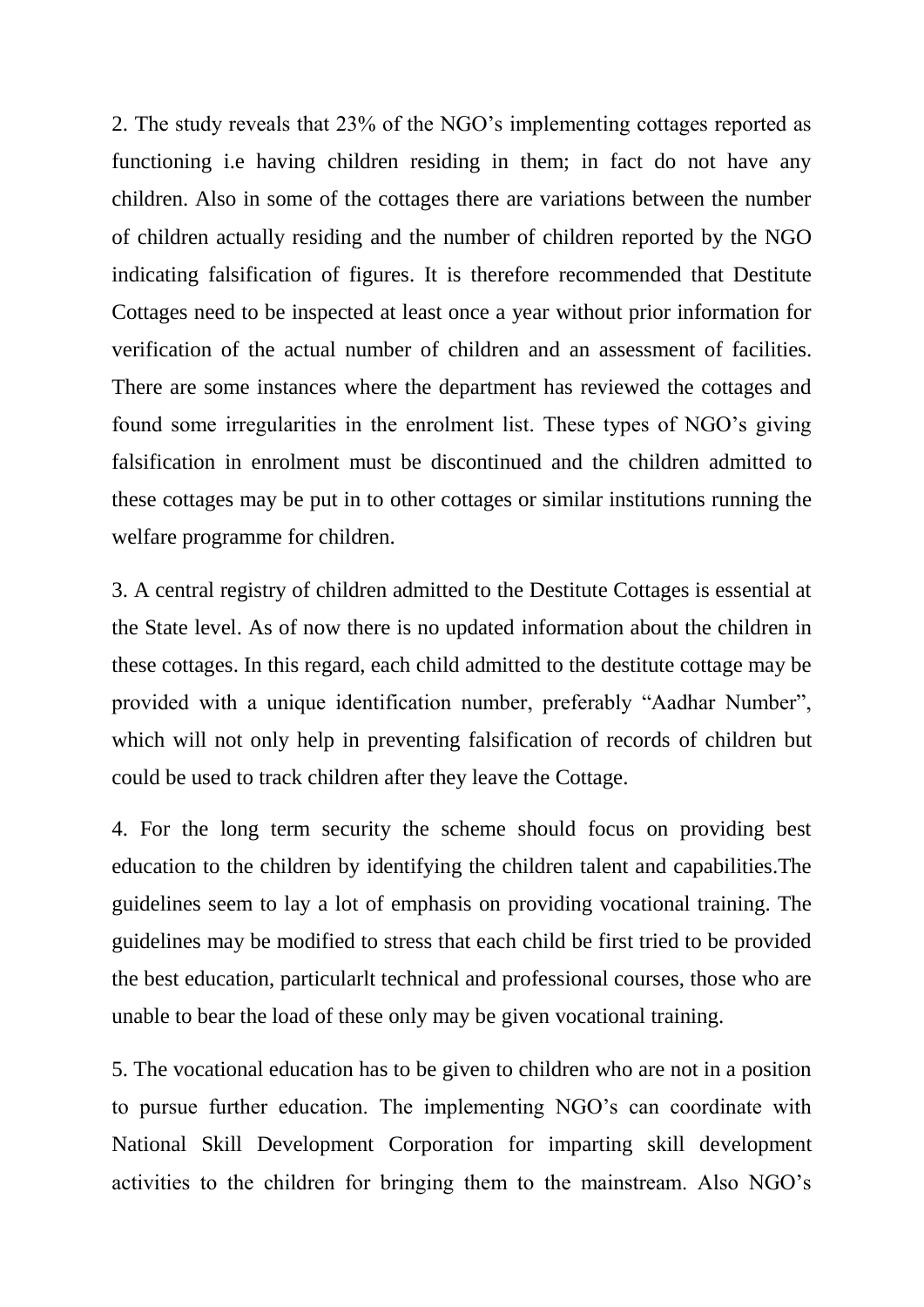could coordinate with organizations such as Church's Council for Child and Youth Care (CCCYC), Don Bosco, Srikshetra Dharmasthala Rural Development Project, RUDSET etc who are doing skill development training in vocational occupations.

6. There should be a District level Committee to monitor and review of the performance of Destitute Cottages. However. It is emphasized that no new committee need to be formed for this purpose, the existing committee reviewing any other similar or equivalent child development programme may be entrusted with this responsibility.

7. The taluka level officers of the Women and Child Development Department have to be involved in the activities of scheme. Currently the scheme is being monitored at the district level only and taluk level functionaries have been assigned no role nor given any authority in the matter.

8. There is indeed no complaint of harassment of children reported in the study. But a stray case of bullying by elder children of the Cottage was reported. However, no complaint receiving/ greviance redressel mechanism was in place in any of the Cottages. It is recommended that a system in this direction be put in place and more so, a child harassment/abuse protection system for the children in Destitute Cottages be codified and implemented in every Cottage.

9. Children in any Cottage belonging to other States of the Country, especially if they are from a district other than the neighbouring district to the Cottage in which they have come to, need special attention and monitoring. This has been recommended because of the presence of a large number of teenaged girls, belonging to the Northeastern States, being with a single Destitute Cottage for a period of about five years. The intention is to be sure that the reason for the distance travelled to the Cottage by the child is genuine and justified.